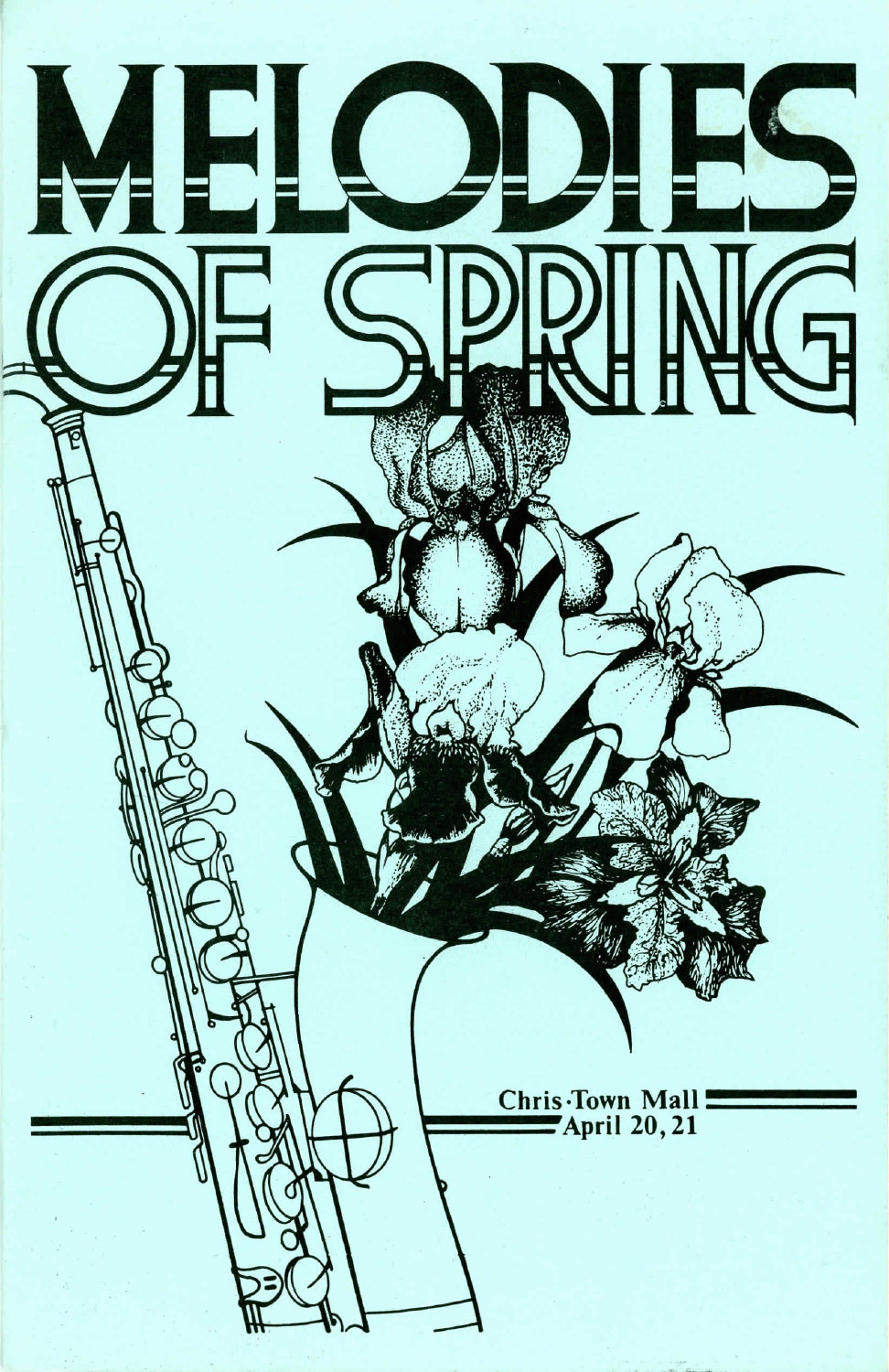### SUN COUNTRY IRIS SOCIETY

### Presents

the **15th Annual Iris Show 1984** 

## MELODIES OF SPRING

Presented in cooperation with

The AMERICAN IRIS SOCIETY

in the Center Court of

CHRIS TOWN MALL Phoenix, Az.

Friday April 20th and Saturday April 21st

The cover design was drawn by David Atwood of DSA DeSign, 266-2105

ر<br>پوهند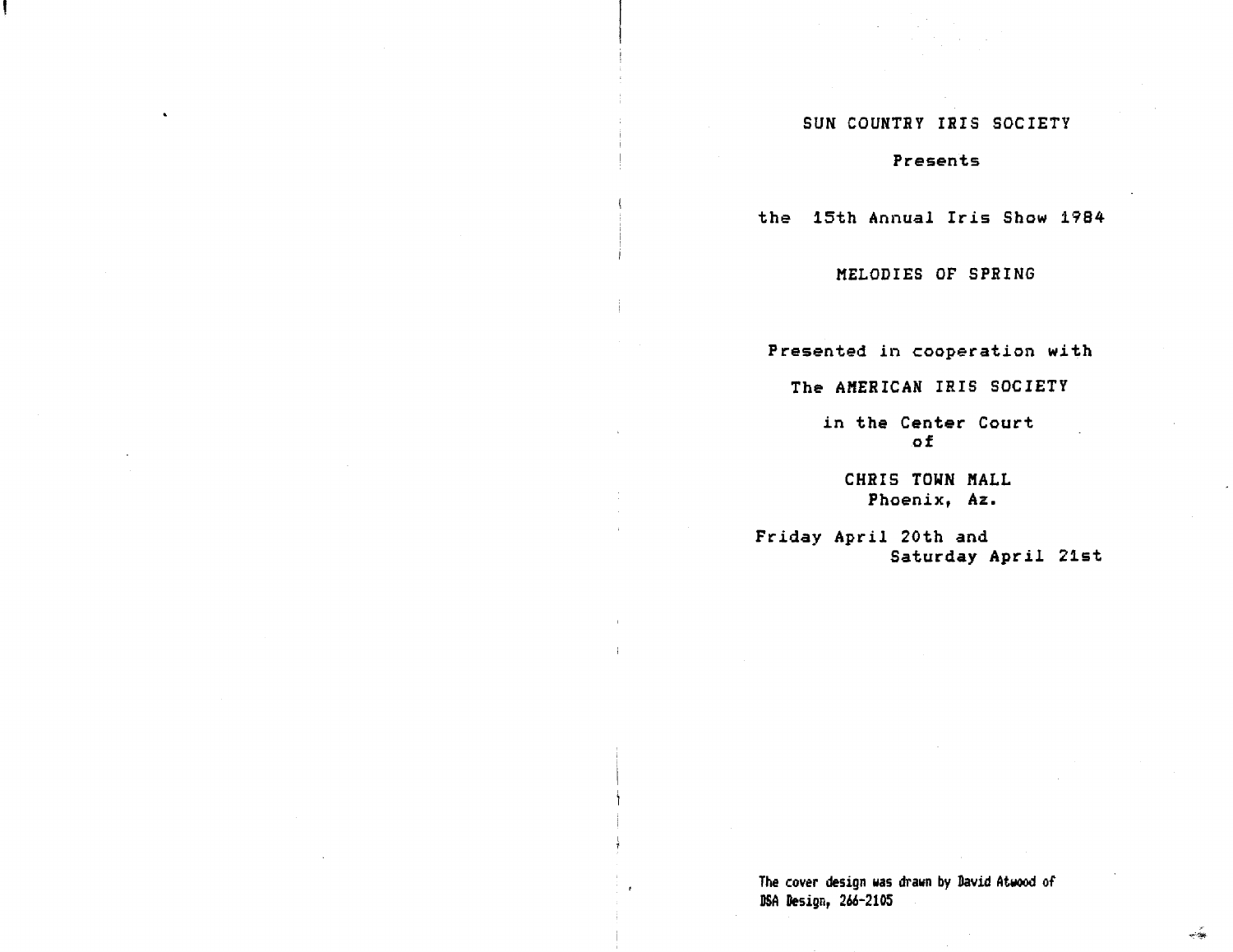The SUN COUNTRY IRIS SOCIETY extends a warm welcome to all of you entering and enjoying our 1984 Spring Show.

We at SUN COUNTRY wish to express our thanks for the use of the ChrisTown Mall and the wonderful cooperation they have extended to us. Ny heart felt thanks is also given to the show committee and each of the SUN COUNTRY members for all the hard work it has taken to put this show together.

Membership in the SUN COUNTRY IRIS SOCIETY and the AMERICAN IRIS SOCIETY is open to all persons interested in growing and learning more about iris, regardless of skill or experience.

Our meetings are held the First Tuesday of each month, 7 P.M. at the Valley Garden Center, 1809 N. 15th Ave., Phoenix. For furthur information call 841-1231.

Watch for our fall rhizone sale.

Your Show Chairperson,

**REVERLY DOPKE** 

### 1984 SHOW COMMITTEE

Chairman.................Beverly Dopke Vice Chairman............Gloria Beatty Schedule.................Bobbie Shepard Cover & Art Work...........David Atwood Secretary of Awards.....Charlene Errigo Staging.....................Gary Miller Properties................Larry Johnsen Classification & Placement of Entries: Horticulture..........Winona Solomon & Dorald Shepard Artistic...................Edma Try & Goldie Bauer Judges ...................Carole Spiess Trophies..............Rachael Meschede Hospitality..............Carita Culmer, Eunice Davis & Charlie Hendricks Clerks....................... Mary McCormick Publicity.................Gloria Beatty Artistic Concepts..............Edma Try

#### SUN COUNTRY OFFICERS 1983-1984

| PresidentJim Day                     |
|--------------------------------------|
| Vice PresidentCharlene Errigo        |
| SecretaryArdi Kary                   |
| TreasurerDonna Mosca                 |
| DirectorsFloyd Wickenkamp            |
| Gary Miller & Paul Harter            |
| NewsletterCarole Spiess              |
| ProgramsWinona Soloman               |
| Refreshments Marilyn Harter          |
| 84 Spring Show - Chris-Town Mall     |
| Beverly Dopke & Gloria Beatty        |
| 87 National ConventionBobbie Shepard |

This is an American Iris Society approved show, conducted according to American Iris Society requlations and judged by acredited judges.

For information concering the society, membership or activities, call 841-1231.



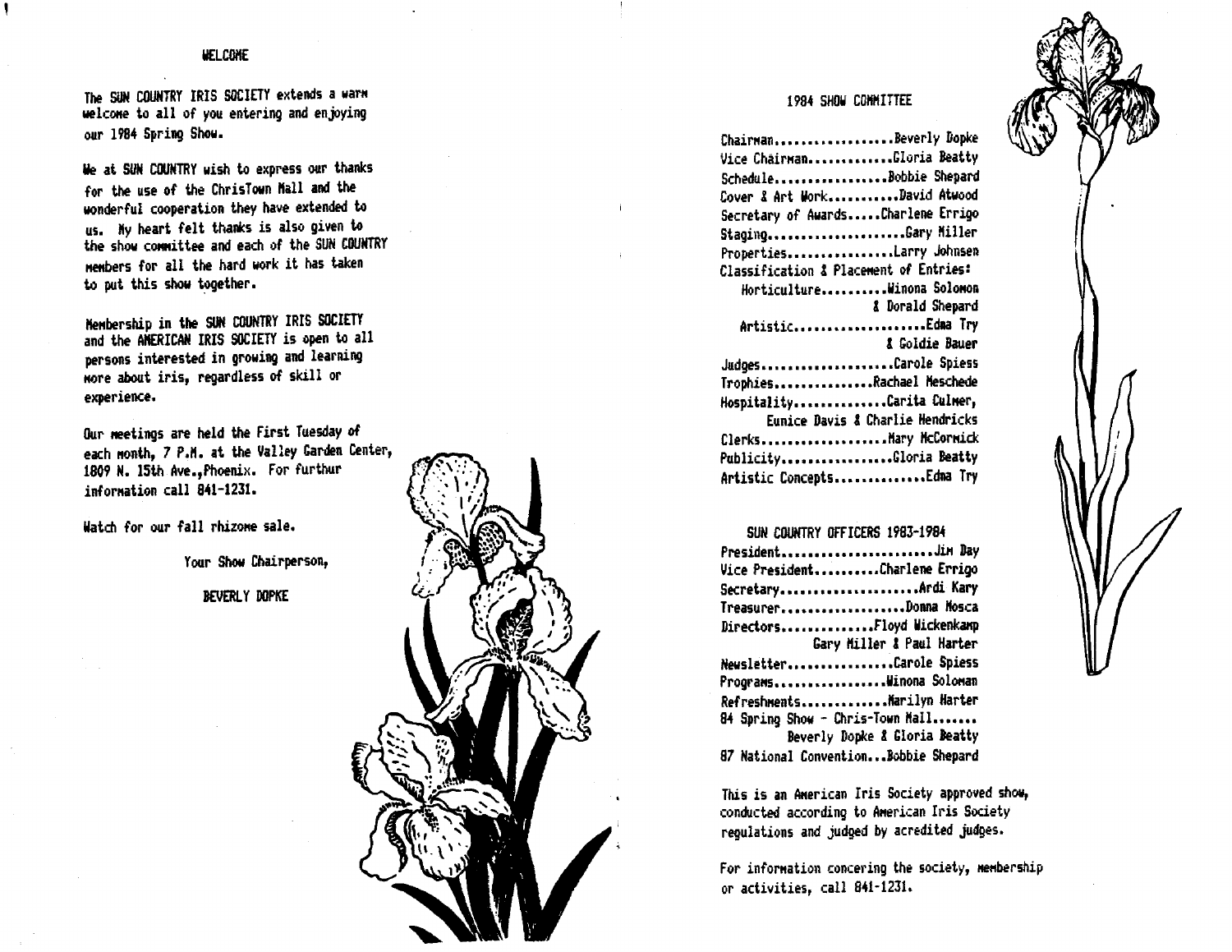### GENERAL RULES

- 1. Exhibition privileges are open to all persons.
- 2. Entries will be accepted from 6:30 A.M. until 9:30 A.H. on Friday, April 20TH.
- 3. Single-specimen entries are to be staged by cultivar, then grouped in color ranges. Each named variety constitutes a separate class for judging.
- 4. Horticulture exhibits must have been grown by the exhibitor.
- 5. Exhibits placed on the show bench will be judged as groomed by the exhibitor.
- 6. An exhibitor may enter no more than one specimen of the same named variety.
- 7. Exhibits must be correctly named and labeled. Irises not named or properly identified will not be judged. Entry numbers should appear on TAG-STUB only, not on upper portion of the tag. Tag-stub information will be used in determining the Horticulture Sveepstakes winner; therefore, name of the cultivar and identity of the exhibitor MUst be shown on the stub. Tags and entry tabulation forms may be obtained in advance from Charlene Errigo (993-7498) or Bobbie Shepard ( 841-1231>.
- 8. Youth See special rules under Division III.
- 9. Judging will be by American Iris Society rules, with decisions of judges final; any award may be withheld at the judges discretion.
- *10. Ho* persons are allowed in exhibit area during judging except judges, show chairman, clerks, and designated student judges. '
- 11. Judging is to begin at 10:30 A.M. Friday.
- $-12$ . Sun Country Iris Society assumes no responsibility for loss or damage, but will do all possible to safeguard exhibits.
- 13. Faded stalks may be groomed or removed by the show conmittee or by the exhibitor any time after the judging is finished.
- 14. Containers will be furnished, except for the artistic classes.

GENERAL RULES (Continuedl

- 15. Trophies and awards will be presented Saturday, April 21st at a potluck dinner to be held at Shepard's, 3342 W. Orangewood, Phone 841-1231.
- 16. Between 5 and 5:30 on Saturjay exhibitors will remove ribbons from their entries. Artistic entries will also be removed during this period. After 5:30 exhibitors way remove any horticulture entries which they wish to retain.

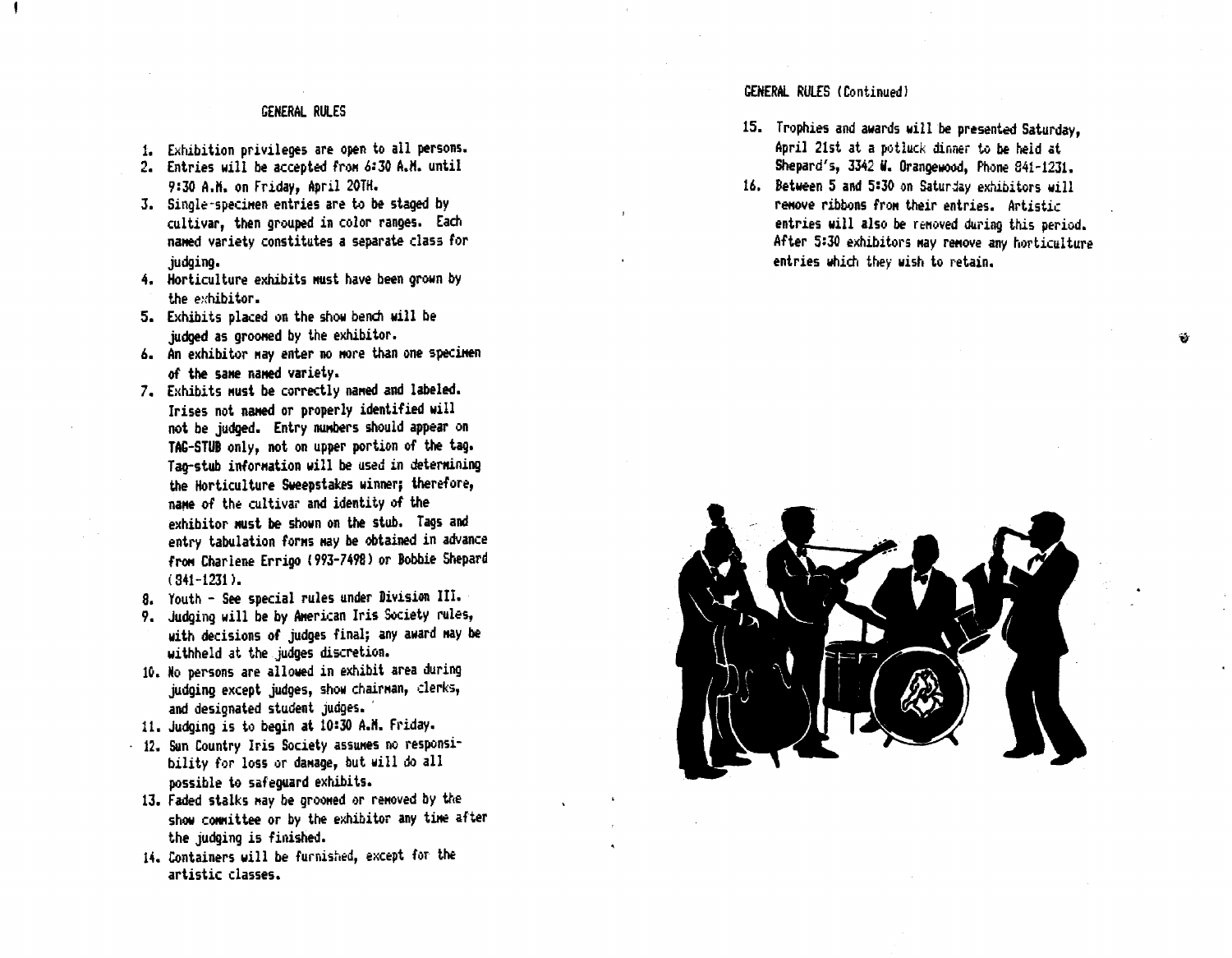Section A. TALL BEARDED

Section B. ARILS Class a - Aril-Heds Class b - Arilbreds Class c - Pure Arils

Section C. MEDIANS Class a - Standard dwarf bearded Class b - Border bearded  $Class c - Interneti$ Class d - Miniature tall bearded

Section D. SPURIAS {It is recOMended that spurias not exceed 48" cut height.)

Section E. LOUISIAHAS

Section f. SIBERIANS

Section C. BULBOUS Dutch, English, Spanish, I others {Not eligible for Queen of Show)

Section H. RELATED GENERA (Not eligible for Queen of Show)

Section I. MISCElLANEOUS Any iris not named above.

Section J. SEEDLIHGS An unintroduced iris of any section or kind, to be designated by name or number I entered in hybridizer's *na"e.*  Class a. Seedlings hybridized & exhibited by an Arizona hybridizer. Class b. Arizona Seedlings grown & exhibited by other than the hybridizer. Class c. Seedlings hybridize by out of state hybridizer.

HORTICULTURE - Continued

Section K. COLLECTIONS

 $\mathcal{F}$ II' ! f: •

These classes must consist of named varities. One entry per exhibitor per class. Any three stalks constitute a collection. Variety names must be listed on the entry tag.

Class a - Aril or Aril-bred Class b - Plicata tall bearded Class  $c -$  Tall bearded - any three stalks of any one color classification. Class d - louisianas Class e - Spurias Class f - Medians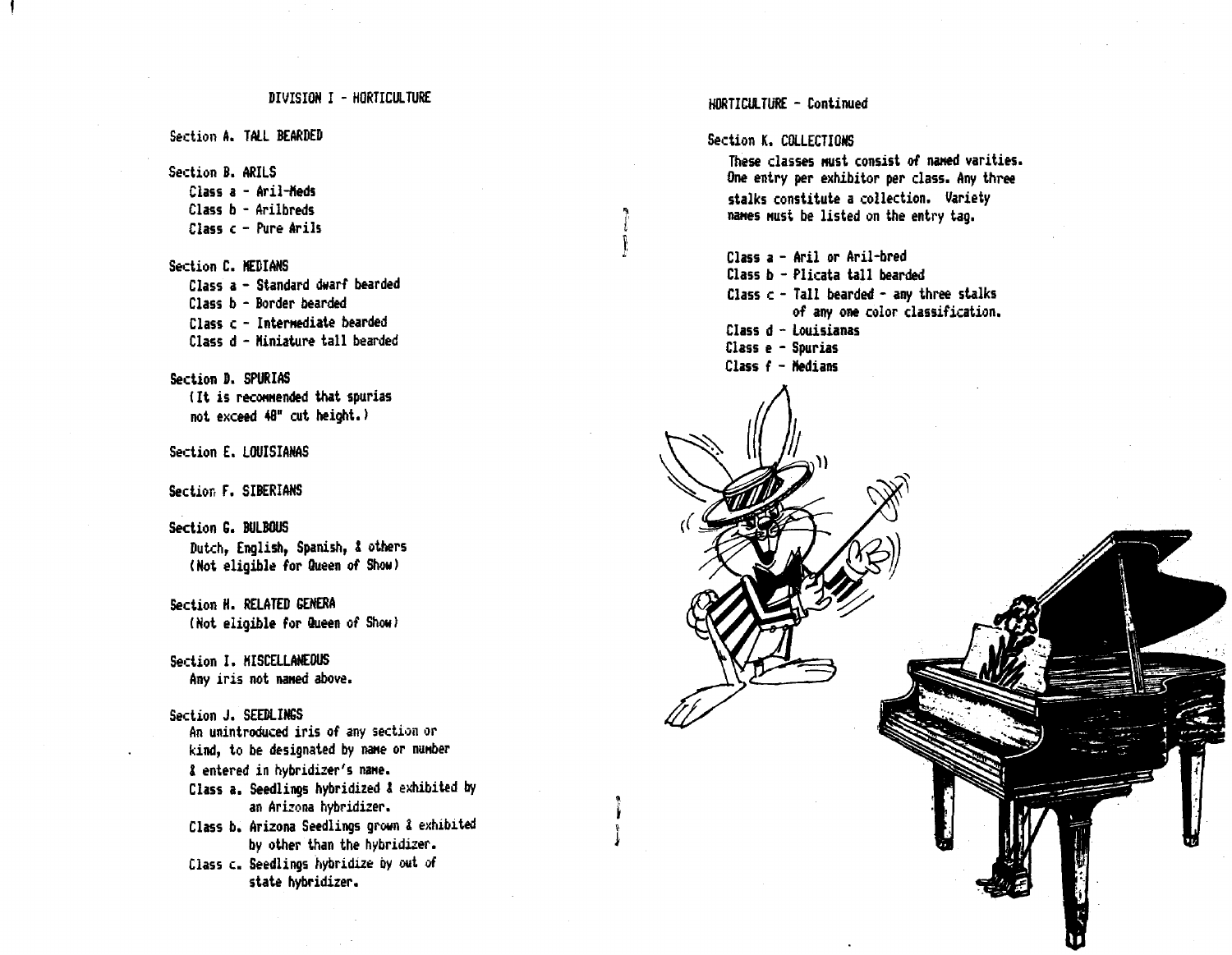## RUlES FOR ARTISTIC DESIGN

- 1. Exhibitors are limited to one entry per class.
- 2. No artificial plant material may be used.
- 3. Dried or treated natural plant material is acceptable, but fresh material must predominate.
- 4. Plant waterial need not have been grown by exhibitor, unless class 50 designates.
- $5.$  The use of interpretive accessories is permitted but required only if specifically designated for a class.
- 6. One or wore iris wust be used in each arrangement and must be the dominating feature of a design.
- 7. Except where specified, iris of any kind may be used.
- 8. Though not required, exhibitors may identify iris used in arrangements, either on entry tag or on a separate card.
- 9. Exhibitor's name should appear on underside of their container.
- 10. Exhibitor should keep arrangement fresh.
- 11. No background boards may be used except in specified classes.
- 12. Sun Country Iris Society asSUNeS no responsibility for loss or damage but will do all possible to safeguard exhibits.
- 13. Class #1 is limited to 6 exhibitors each and *by* reservation only. For reservations call EDNA TRY, 242-1605.

# DIVISION II - ARTISTIC DESIGN

- SECTION I RESERVATION ONLY 6 entries per class. Navajo white backboards, 32" High, 24" wide and two 12" wings, will be furnished. Call Edna Try, 242-16OS for *your* reservation.
- Class 1 "WHITE CLIFFS OF DOVER" Use white iris. Water interest Kiy be used.
- SECTION II FOR NOVICES ONLY -

 $\sim$ 

Class 2 - Interpret *your* favorite song title in iris. Let your imagination run its' course!

SECTION III -OPEN TO EVERYONE - Unlimited entry

- Class 3 "YOU ARE MY SUNSHINE" Use yellow iris to interpret the feeling of sunshine in your life.
- Class 4 "DESERT SONG" Use small or minature iris with cactus accent to depict our desert.
- Class 5 "HY BLUE HEAVEN" A vertical arrangement using light or wedium blue iris.
- Class 6 "DEEP PURPLE" Use any dark iris to interpret.
- Class 7 "RED SAILS IN THE SUNSET" Design using iris of red, yellow, or blends.
- Class 8 "LAVENDER'S BLUE, DILLY DILLY" A corsage for a Prom date.



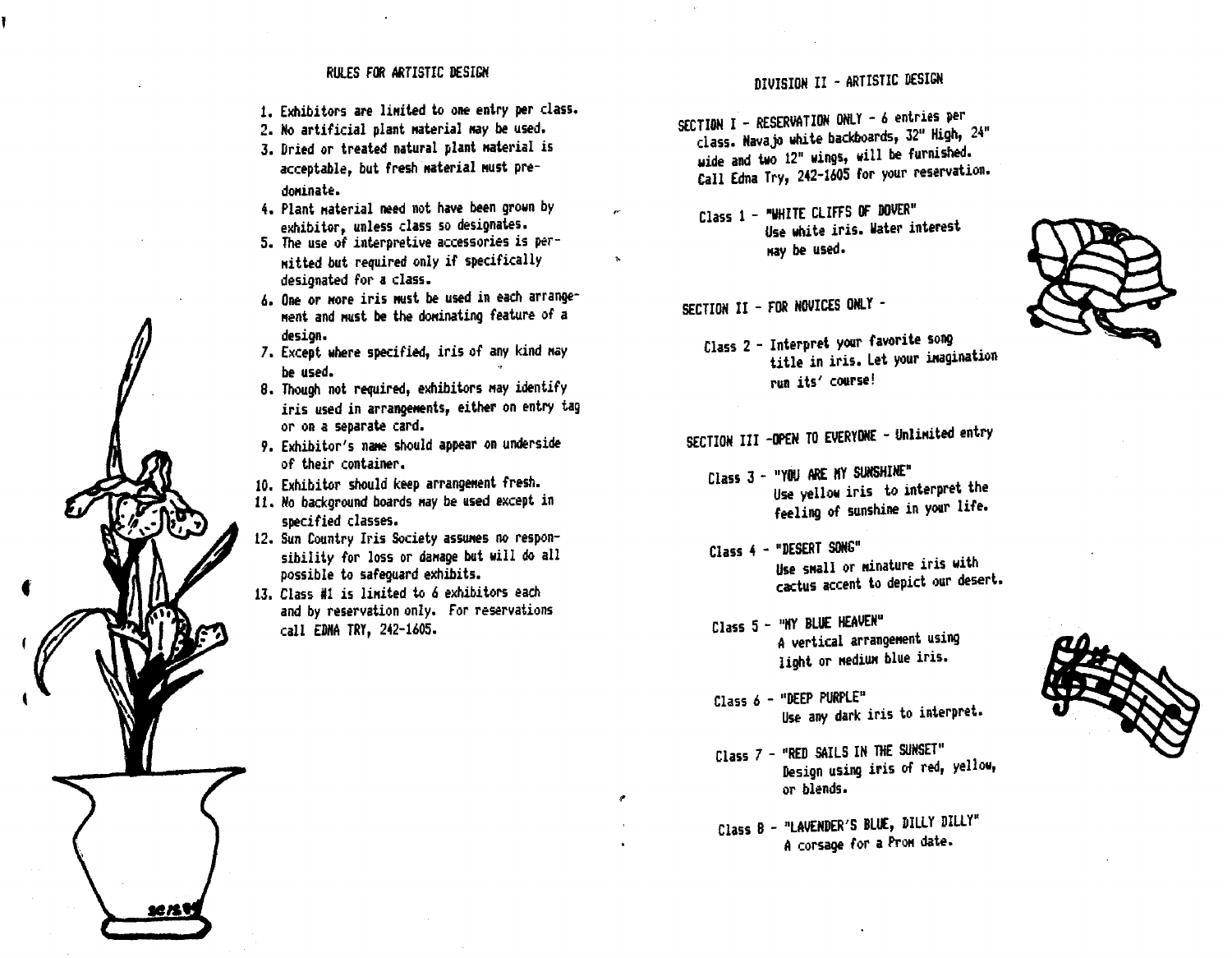## DIVISION III - YOUTH

Youth is defined as 18 years and under. Youth entries will be judged in two age groups: Class Ya - Under 12 Years Class Yb - 12 through 18

Section A - HORTICULTURE

Class a - Tall Bearded Class  $b - Any$  other

Section B - ARTISTIC DESIGN

- Class a HSOMEWHERE OVER THE RAINBOW" Arrangers design using as MUch variety of color as possible.
- Class b "76 TROMBONES" Gold or yellow iris with accessories permitted.

Accessories are permitted, but not necessary in both classes.



### AWARDS

#### **RIBBONS #####**

All ribbons & rosettes are American Iris Society awards. First, second, third place, and honorable mention ribbons will be awarded in each class as merited.

AMerican Iris Society rosettes will be awarded for each of the following categories:

QUEEH Of SHOW SWEEPSTAKES - Hoticulture & Artistic Divisions BEST HORTICULTURE SPECIMEN BEST ARTISTIC ARRANGEMENT BEST SEEDLING or SHOW BEST SPECIMEN - YOUTH DIVISION BEST ARTISTIC ARRANGEMENT – YOUTH DIV

### MEDALS SEERE

The SILVER METAL of the American Iris Society will be given to the person winning the highest number of First Place ribbons in Horticulture Division.

The BROHZE METAL of the AMerican Iris Society will be given to the person winning the second highest nUMber of First Place ribbons in the Horticulture Division.

### SECTION CERTIFICATES *tt\*\*\**

To be awarded if American Iris Society requirements are met: a minimum of five classes per section, three exhibitors per section, and three entries per class.

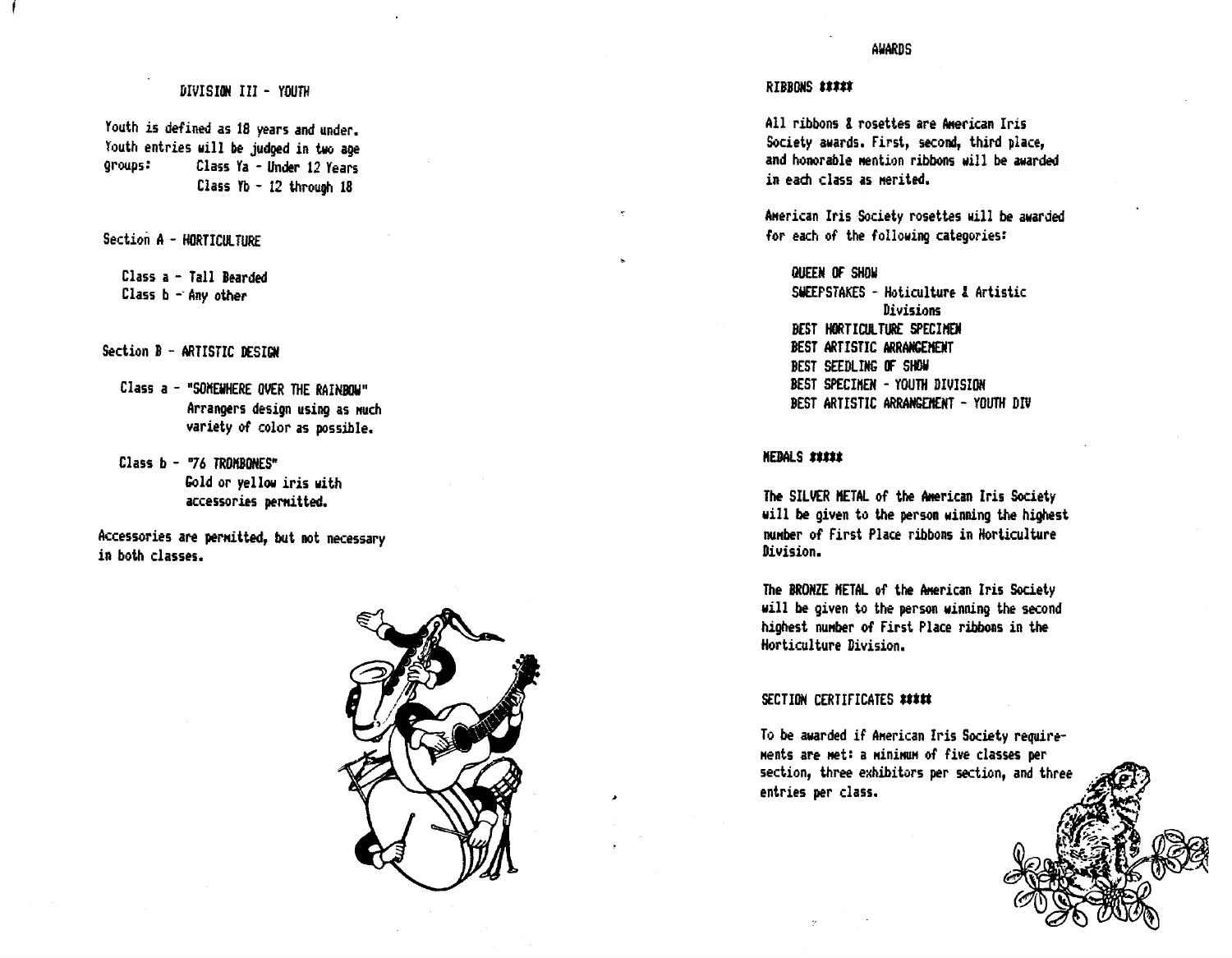#### SMALL GARDEN ANARD \*\*\*\*\*

To be eligible, exhibitor must grow fewer than 100 varieties of iris and be pre-registered with the Secretary of Awards. A \$25 gift certificate for winner's choice of iris will be donated by the SHEPARD IRIS GARDEN. 3342 W. Orangewood, Fhoenix, to the exhibitor winning the most blue ribbons.

### COLLECTION CLASSES \*\*\*\*\*

A rhizOMe of recent introduction will be awarded for the best collection in each class. Rhizomes awarded will be of the type exhibited in each winning entry.

### TROPHIES \*\*\*\*\*

- 1. Queen Of The Show
- 2. Best Tall Bearded Iris
- 3. Best Median Iris
- 4. Best Arilbred Iris
- 5. Best Spuria Iris
- 6. Best seedling exhibited by an ARIZONA Hybridizer
- 7. Best artistic arrangement of show
- B. Sweepstake winner Horticulture Division
- 9. Sweepstake winner- Artistic Division<br>10. Best Youth Artistic arrangement
- 
- 11. SHall garden award
- 12. BARBARRA DEREHIAH Memorial trophy will be awarded for the BEST lOUISIAHA IRIS.
- 13. The FOSTER TRY Perpetual Memorial trophy will be awarded for the BEST BLACK TALL BEARDED IRIS.